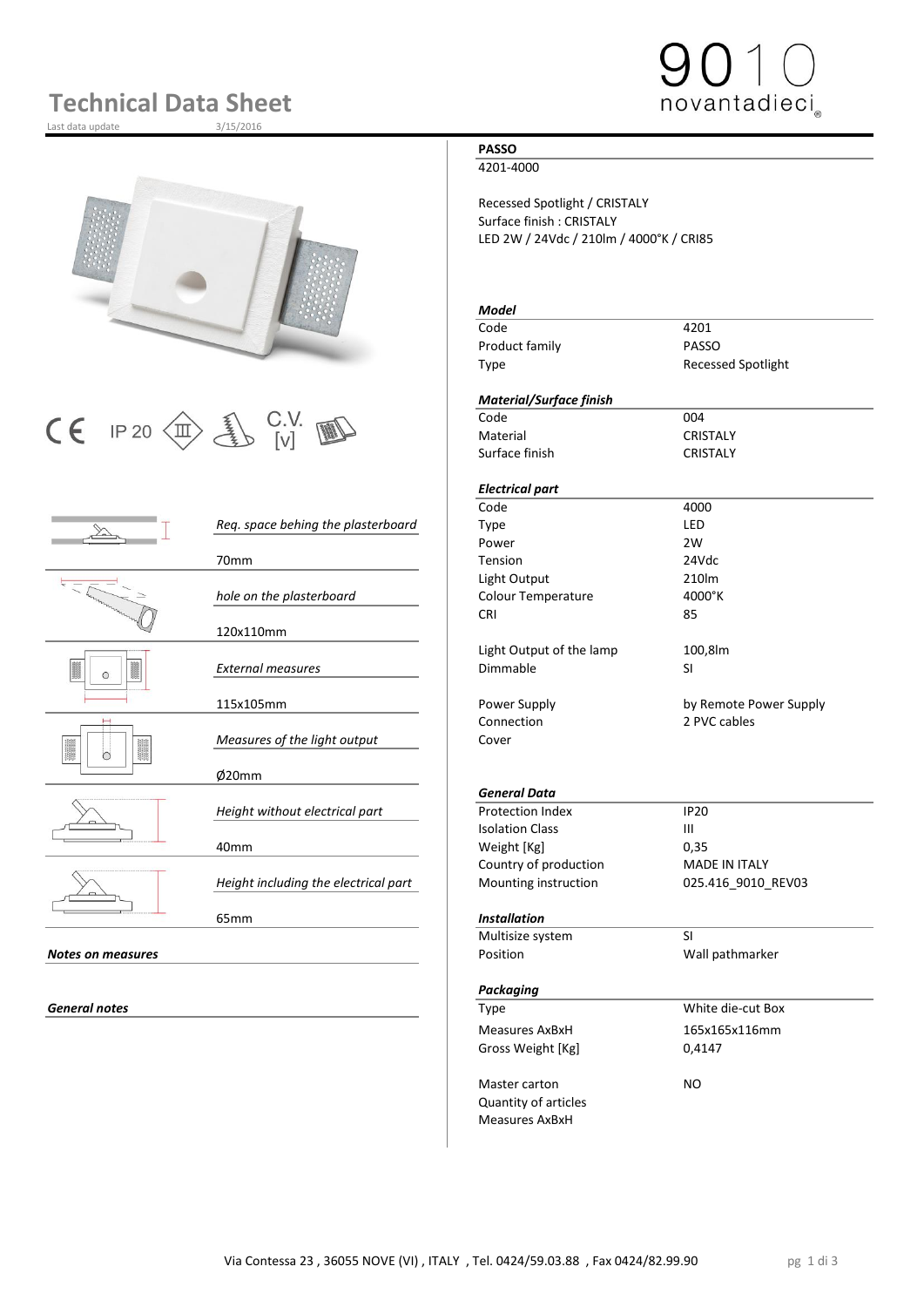## **Technical Data Sheet**



#### 4201-4000

#### **Fotometric Data**



|     | $60^\circ$ | urr |
|-----|------------|-----|
| ies |            |     |

#### *Housing Box for Brickwork*



 *Measures* 105X115X70mm  *Measures of the hole on Brickwork* 135X145X80mm

#### *Standard Power Supply*





 *Code* 026.258 *Code* 026.259 *Code* 026.260  *Measures* 130x42x23mm *Measures* 167x45x30mm *Measures* 157x54x36mm  *Power* 12W *Power* 36W *Power* 60W  *Input* 220-240V~W *Input* 220-240V~W *Input* 220-240V~W  *Output* 24Vdc *Output* 24Vdc *Output* 24Vdc

*Colour Temperature* 4000°K *CRI* 85

*Lamp Light Output* 48%

**Light Output of the lamp Beam Angle** 42° *Beam Inclination* 50°



*Electrical part* 4000\_A *Illuminance 0.3m 801lux Power* 2W *0.5m 288lux Light Output* 210lm *1m 72lux*

*Dimmable Power Supply*



*Code* 026.219 **Code** 026.209<br> *Measures* 155x51x26mm *Measures* 125x82x29mm  *Measures* 155x51x26mm *Measures* 125x82x29mm *Power* 21,6W **Power** 60W  *Input* 220-240V~W *Input* 220-240 V~W  *Output* 24Vdc *Output* 24Vdc